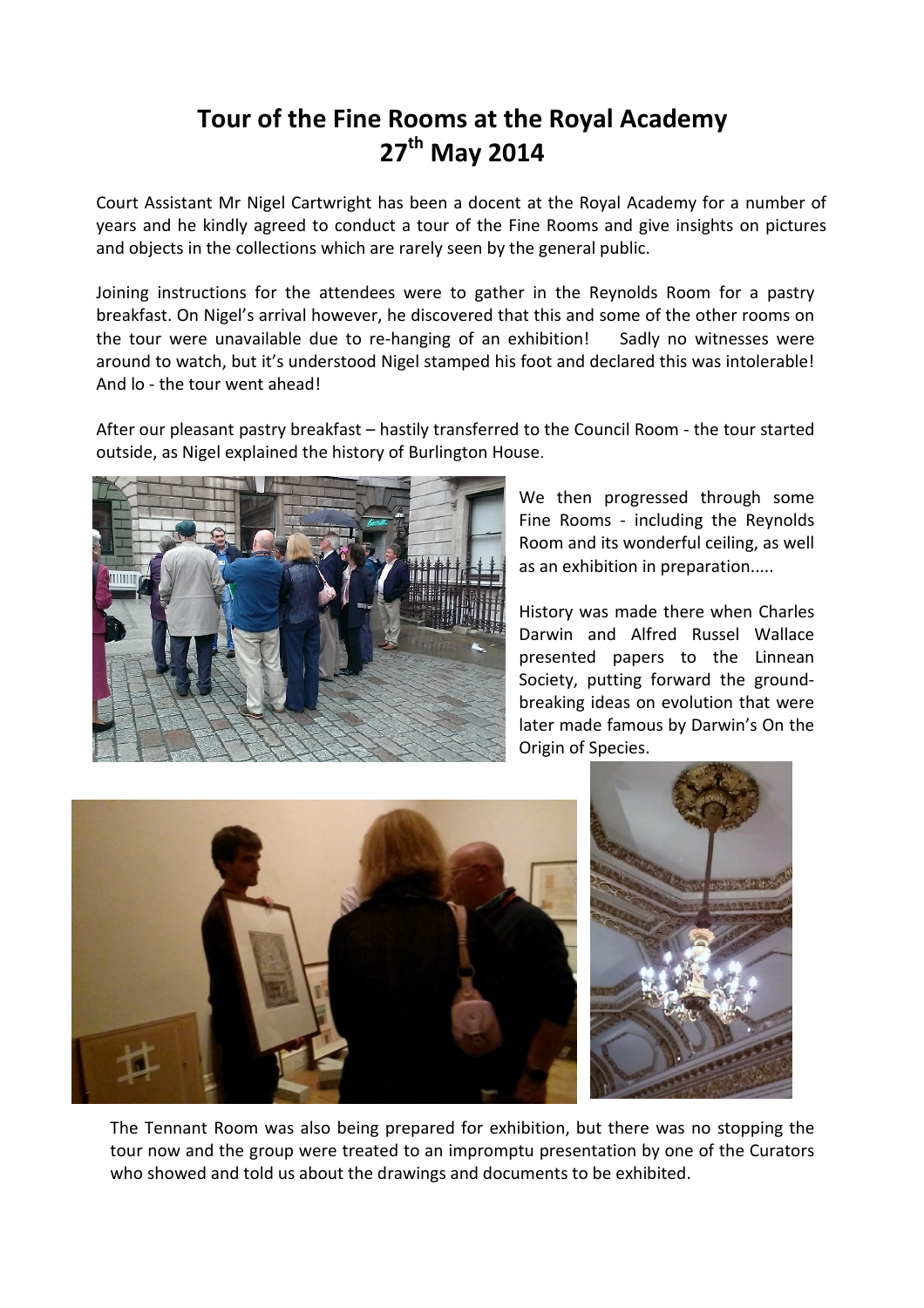Onto the upper floor and a rarely allowed visit into the library preceded a sit-down where Nigel, standing alongside a little known Michelangelo, regaled us with several tales including one about the said artist's dubious winter underwear arrangements…..



One Water Conservator, Richard Franceys, was particularly keen to see the Gibson sculptures on this floor, and following the visit, he forwarded some information about Gibson, below.